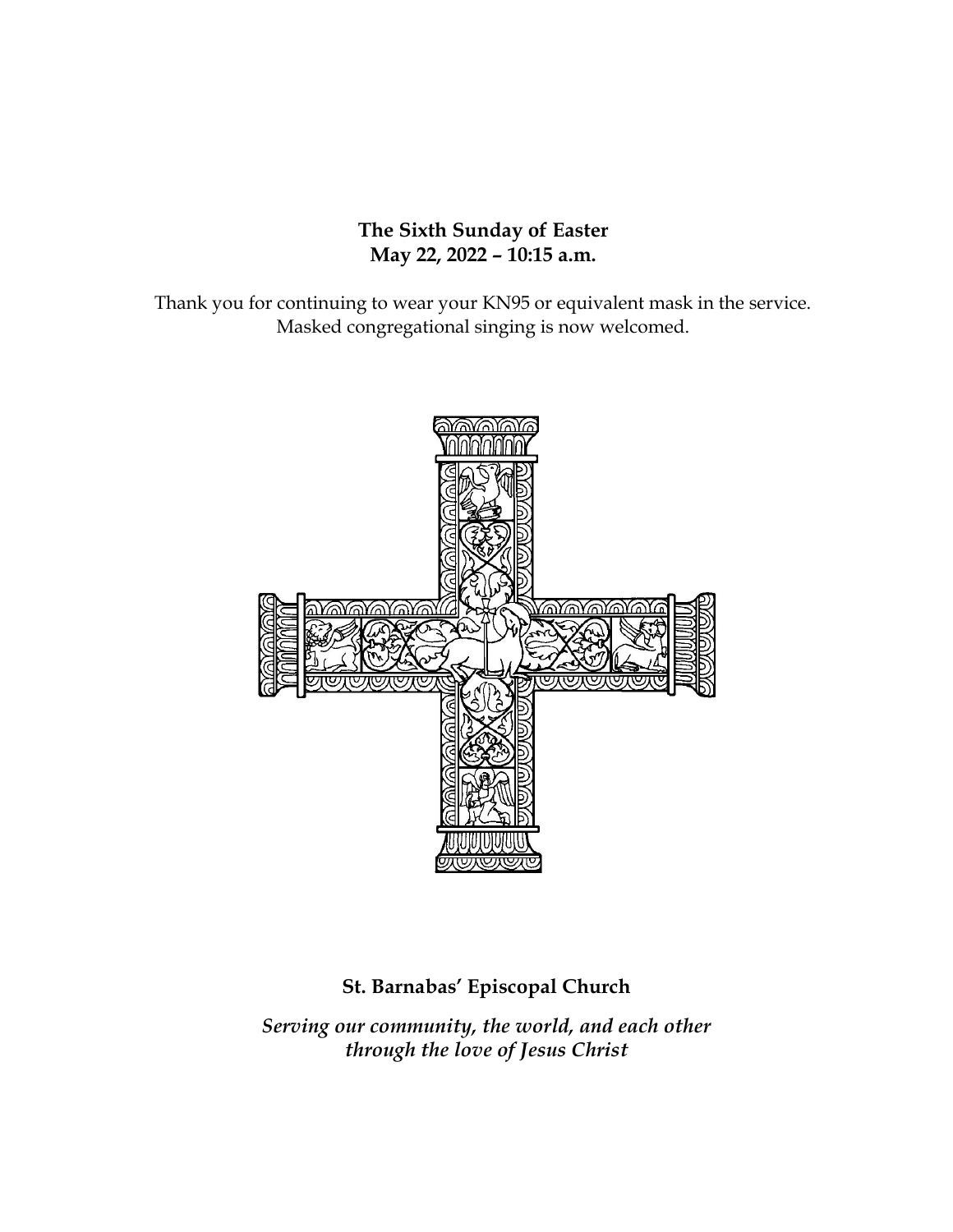Welcome! We are a diverse community committed to carrying out Christ's mission in the world around us, strengthened, nurtured, and guided by the presence of the Holy Spirit. Some of us were born into the Episcopal Church, some of us were received into it as adults, and some of us are discovering it for the first time. We come from various occupations, family configurations, educational backgrounds, interests, and talents. We have found hospitality here, and invite you to join us.

Our religious tradition is best known for the beauty of its Anglican music and liturgy. Contemporary issues are tested by the standards of scripture, tradition, reason, and experience. The conscience of the individual is highly respected, and corporate worship is the means by which Christ shapes our moral values, nurtures and guides our spiritual formation, shapes the character and community of the faithful, and equips us for mission and ministry. If you are not currently active in another congregation, please accept this invitation to worship with us, and to make our church your own.

| The Sixth Sunday of Easter |                                       |          |  |  |
|----------------------------|---------------------------------------|----------|--|--|
| 10:15 a.m. Holy Eucharist  |                                       |          |  |  |
| Prelude                    | Jesus Christ, Our Savior              | A. Fedak |  |  |
| Hymn 492 vss. 1-3          | Sing, ye faithful, sing with gladness | Finnian  |  |  |
|                            | Liturgy of the Word                   |          |  |  |

#### Opening Sentence

If anyone is in Christ, there is a new creation: everything old has passed away; see, everything has become new! 2 Corinthians 5:17, NRSV

*Celebrant* Alleluia. Christ is risen. *People* **The Lord is risen indeed. Alleluia.**

Hymn of Praise Gloria in Excelsis S-278 W. Mathias

The Collect

*The Celebrant says to the people*

The Lord be with you. *People* **And also with you.** *Celebrant* Let us pray.

O God, you have prepared for those who love you such good things as surpass our understanding: Pour into our hearts such love towards you, that we, loving you in all things and above all things, may obtain your promises, which exceed all that we can desire; through Jesus Christ our Lord, who lives and reigns with you and the Holy Spirit, one God, for ever and ever. **Amen.**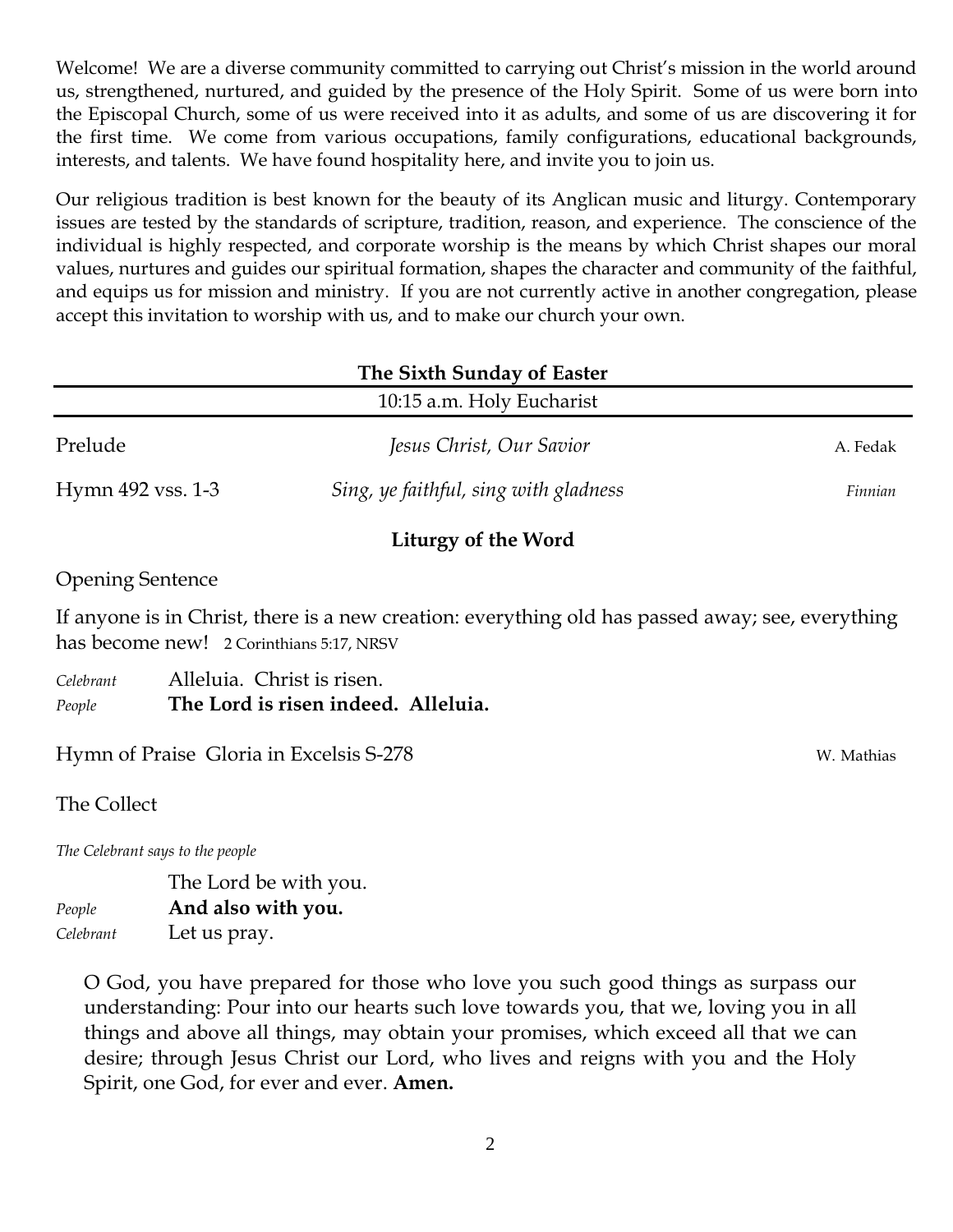#### **The Lessons**

# Acts 16:9-15

During the night Paul had a vision: there stood a man of Macedonia pleading with him and saying, "Come over to Macedonia and help us." When he had seen the vision, we immediately tried to cross over to Macedonia, being convinced that God had called us to proclaim the good news to them.

We set sail from Troas and took a straight course to Samothrace, the following day to Neapolis, and from there to Philippi, which is a leading city of the district of Macedonia and a Roman colony. We remained in this city for some days. On the sabbath day we went outside the gate by the river, where we supposed there was a place of prayer; and we sat down and spoke to the women who had gathered there. A certain woman named Lydia, a worshiper of God, was listening to us; she was from the city of Thyatira and a dealer in purple cloth. The Lord opened her heart to listen eagerly to what was said by Paul. When she and her household were baptized, she urged us, saying, "If you have judged me to be faithful to the Lord, come and stay at my home." And she prevailed upon us.

 The Word of the Lord. *People* **Thanks be to God.**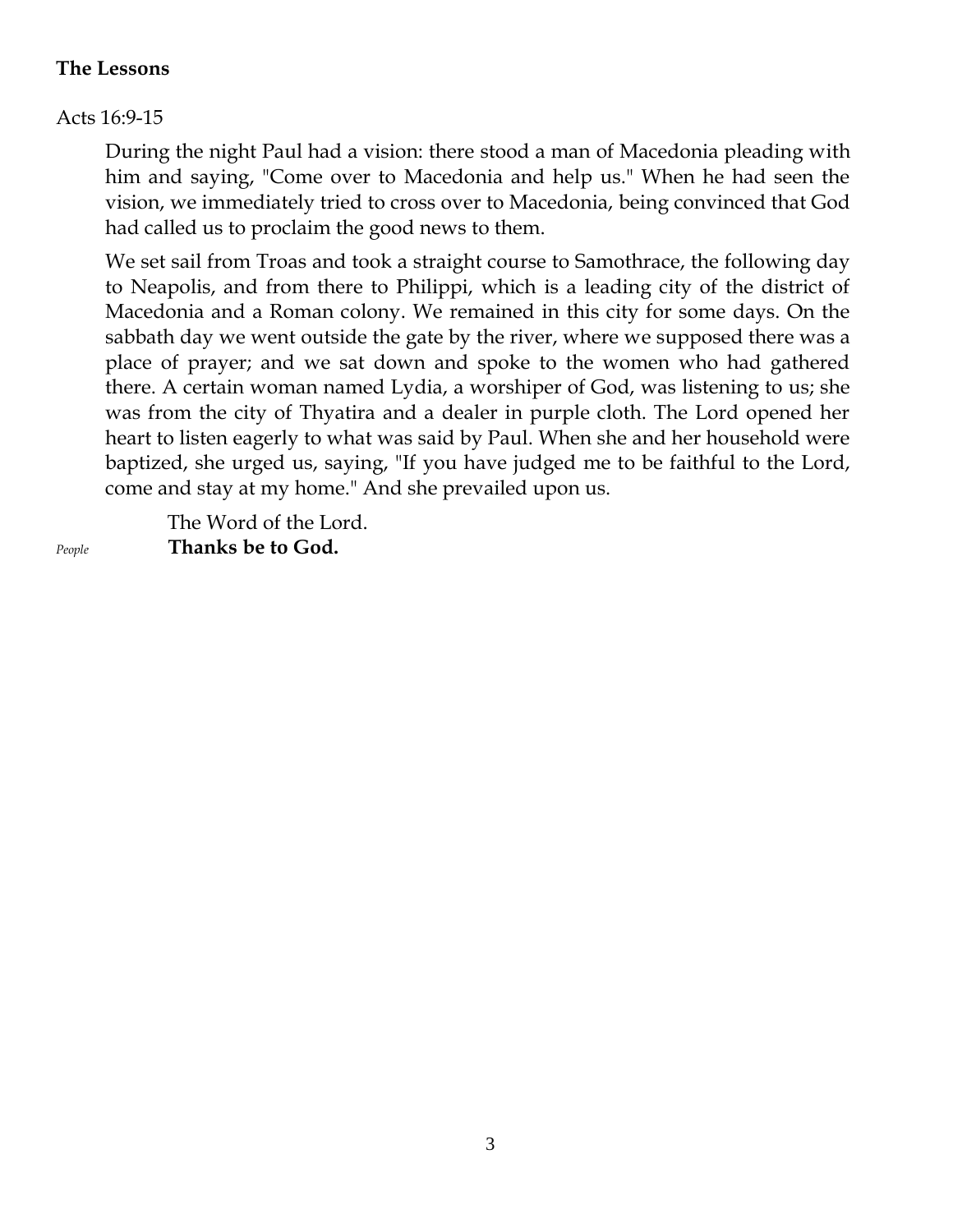Jerome Webster Meachen  $(b. 1930)$ 



- **1 Be merciful to us, O God, and|bless us, \* show us the light of your countenance and|come to us.**
- **2 Let your ways be known upon|earth, \* your saving health among all|nations.**
- **3 Let the peoples praise you, O|God; \* let all the peoples|praise you.**
- **4 Let the nations be glad and sing for|joy, \* for you judge the peoples with equity and guide all the nations upon|earth.**
- **5 Let the peoples praise you, O|God; \* let all the peoples|praise you.**
- **6 The earth has brought forth its|increase; \* may you, our own God, give us your|blessing.**
- *†* **7 May you give us your|blessing, \* and may all the ends of the earth stand in|awe of you.**

*† Second half of the double chant*

© Order of Saint Helena, used by permission

Revelation 21:10, 22-22:5

In the spirit the angel carried me away to a great, high mountain and showed me the holy city Jerusalem coming down out of heaven from God.

I saw no temple in the city, for its temple is the Lord God the Almighty and the Lamb. And the city has no need of sun or moon to shine on it, for the glory of God is its light, and its lamp is the Lamb. The nations will walk by its light, and the kings of the earth will bring their glory into it. Its gates will never be shut by day- and there will be no night there. People will bring into it the glory and the honor of the nations. But nothing unclean will enter it, nor anyone who practices abomination or falsehood, but only those who are written in the Lamb's book of life.

Then the angel showed me the river of the water of life, bright as crystal, flowing from the throne of God and of the Lamb through the middle of the street of the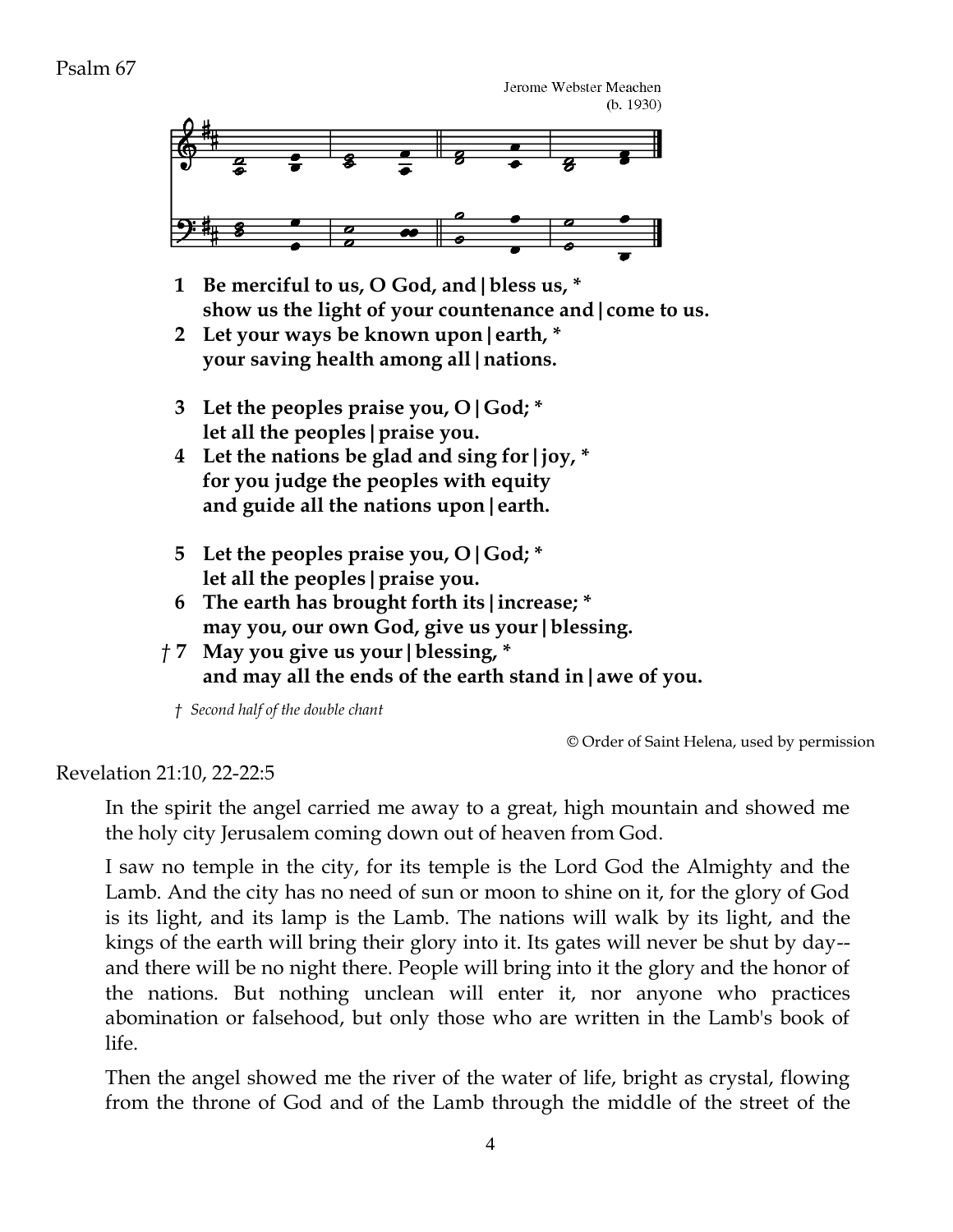city. On either side of the river is the tree of life with its twelve kinds of fruit, producing its fruit each month; and the leaves of the tree are for the healing of the nations. Nothing accursed will be found there any more. But the throne of God and of the Lamb will be in it, and his servants will worship him; they will see his face, and his name will be on their foreheads. And there will be no more night; they need no light of lamp or sun, for the Lord God will be their light, and they will reign forever and ever.

 The Word of the Lord. *People* **Thanks be to God.**

*All stand in body or spirit*

Hymn 705 vss. 1-2 *As those of old their first fruits brought Forest Green*

John 14:23-29

# The Holy Gospel of our Lord Jesus Christ according to John. *People* **Glory to you, Lord Christ.**

Jesus said to Judas (not Iscariot), "Those who love me will keep my word, and my Father will love them, and we will come to them and make our home with them. Whoever does not love me does not keep my words; and the word that you hear is not mine, but is from the Father who sent me.

"I have said these things to you while I am still with you. But the Advocate, the Holy Spirit, whom the Father will send in my name, will teach you everything, and remind you of all that I have said to you. Peace I leave with you; my peace I give to you. I do not give to you as the world gives. Do not let your hearts be troubled, and do not let them be afraid. You heard me say to you, `I am going away, and I am coming to you.' If you loved me, you would rejoice that I am going to the Father, because the Father is greater than I. And now I have told you this before it occurs, so that when it does occur, you may believe."

*After the Gospel, the Reader says*

The Gospel of the Lord. *People* **Praise to you, Lord Christ.** Hymn 705 v. 3 *As those of old their first fruits brought Forest Green* The Sermon The Rev. John Bolin Shellito

5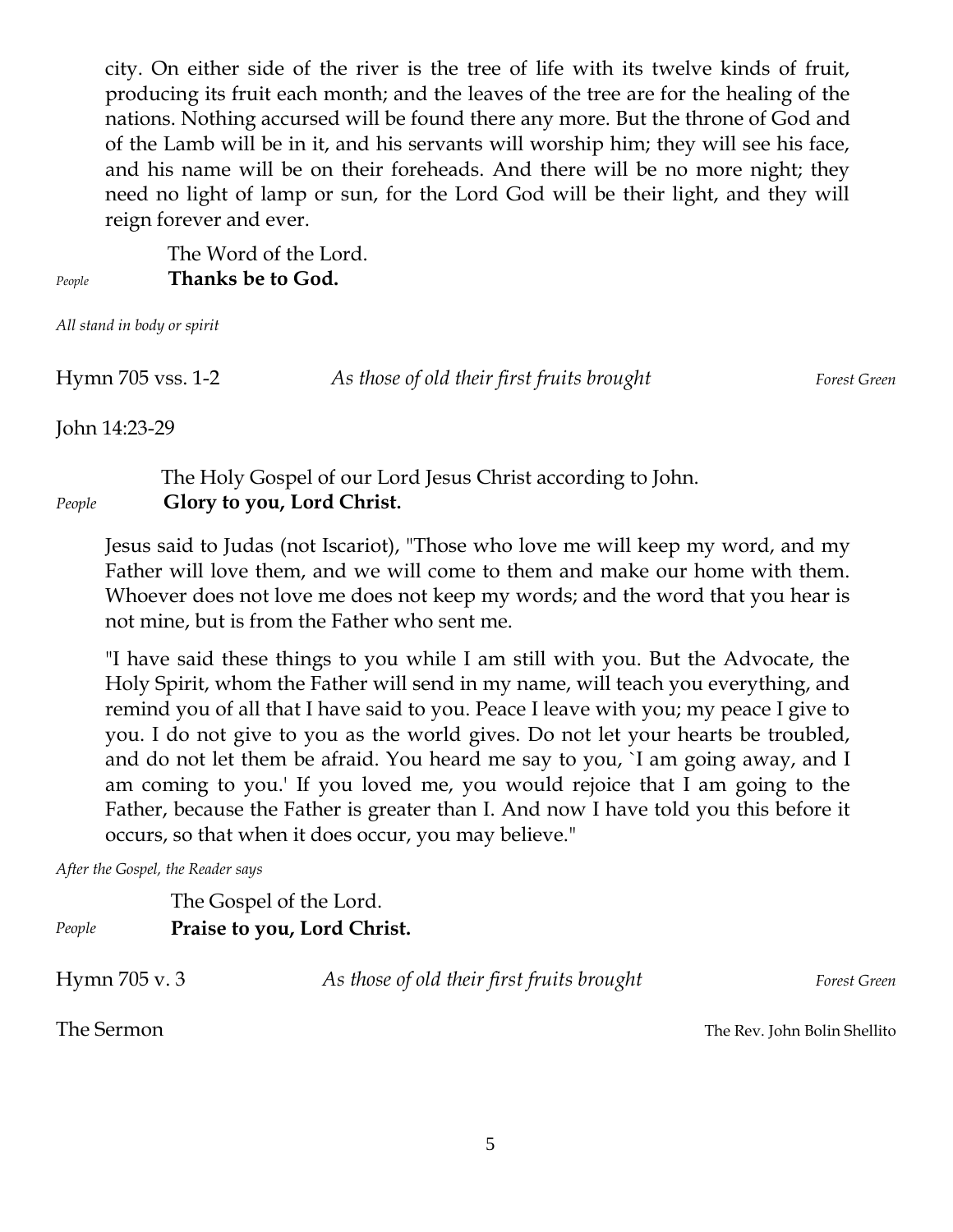**Nicene Creed**

**We believe in one God, the Father, the Almighty, maker of heaven and earth, of all that is, seen and unseen. We believe in one Lord, Jesus Christ, the only Son of God, eternally begotten of the Father, God from God, Light from Light, true God from true God, begotten, not made, of one Being with the Father. Through him all things were made. For us and for our salvation he came down from heaven: by the power of the Holy Spirit he became incarnate from the Virgin Mary, and was made man. For our sake he was crucified under Pontius Pilate; he suffered death and was buried. On the third day he rose again in accordance with the Scriptures; he ascended into heaven and is seated at the right hand of the Father. He will come again in glory to judge the living and the dead, and his kingdom will have no end. We believe in the Holy Spirit, the Lord, the giver of life, who proceeds from the Father and the Son. With the Father and the Son he is worshiped and glorified. He has spoken through the Prophets. We believe in one holy catholic and apostolic Church. We acknowledge one baptism for the forgiveness of sins. We look for the resurrection of the dead,**

 **and the life of the world to come. Amen.**

#### **The Prayers of the People**

#### *Leader*

Filled with joy on this royal feast of feasts, let us offer prayers to God who leads his children through the Red Sea waters.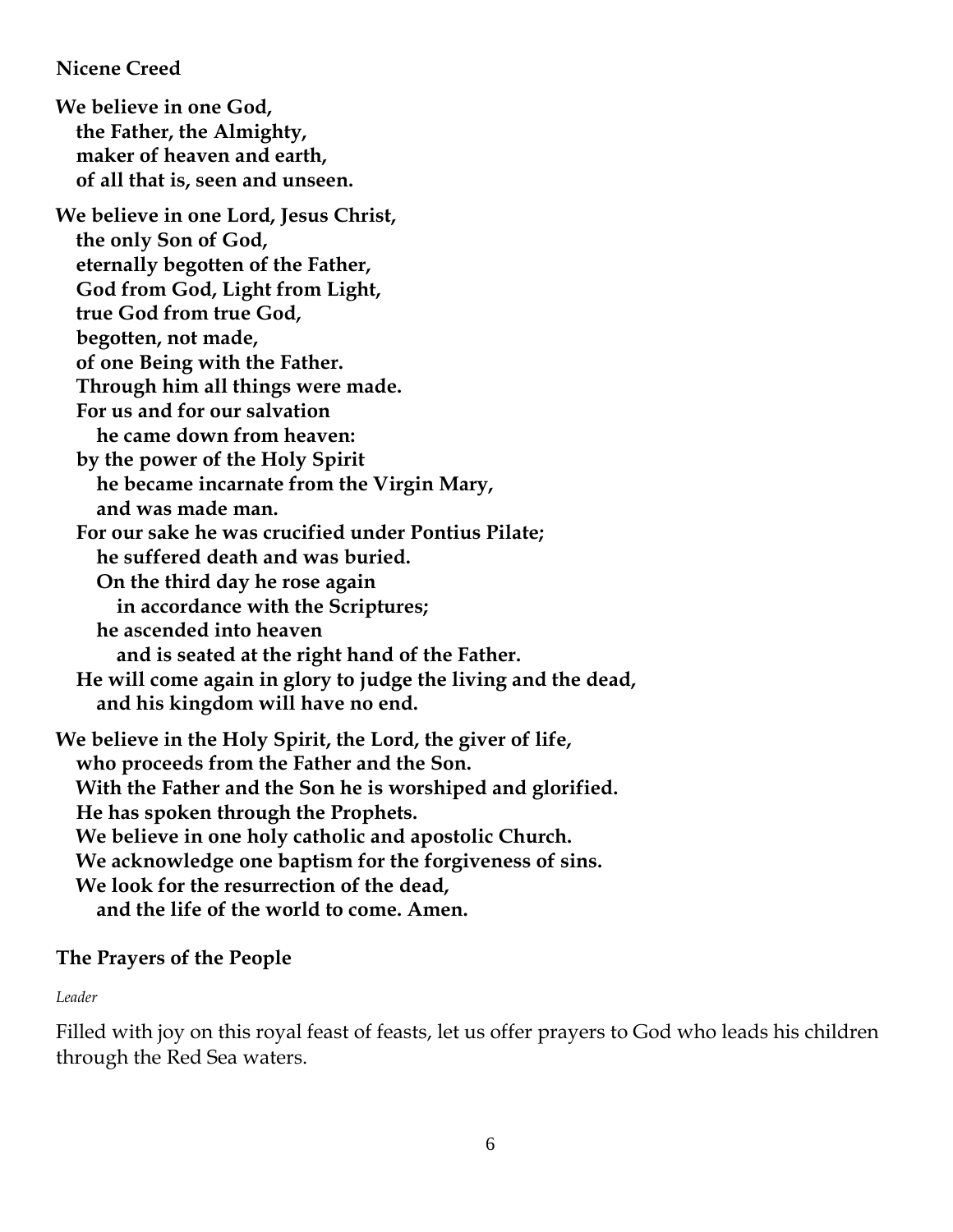For the holy churches of God; for Susan, Jennifer, and Porter, our bishops; for John, Bob, and Lee, our clergy; for all presbyters and deacons; for this holy gathering; and for all the holy people of God.

#### **Glory and praise to you, O God.**

For the world and its leaders, our nation, and its people. **Glory and praise to you, O God.** 

For those in need on our prayer list, especially <u>experimens</u> for refugees and migrants, for those displaced by poverty, disaster, or war, and for all those navigating sickness, oppression, or other challenge. **Glory and praise to you, O God.** 

For ourselves, our families, and those we love. **Glory and praise to you, O God.** 

That our Savior may grant us triumph over our visible and invisible enemies. **Glory and praise to you, O God.** 

That Christ may fill us with the joy and happiness of the Resurrection. **Glory and praise to you, O God.** 

That we may enter the chamber of the divine wedding feast and rejoice without limit with the angels and saints.

**Glory and praise to you, O God.** 

Remembering our most glorious and Blessed Virgin Mary, Blessed Barnabas, and all the saints, let us offer ourselves and one another to the living God through Christ. **Glory and praise to you, O God.** 

*Presider* 

Blessed are you, O God, for the victory over death of your Son Jesus Christ. Hear the prayers we offer this holy day through the power of the One who has overcome sin and death, once and for all: our Savior Jesus Christ. **Amen.**

#### **The Peace**

*All stand as able. Please share waves, verbal greetings, or fist or elbow bumps in lieu of handshakes. The Celebrant says to the people*

The peace of the Lord be always with you.

*People* **And also with you.**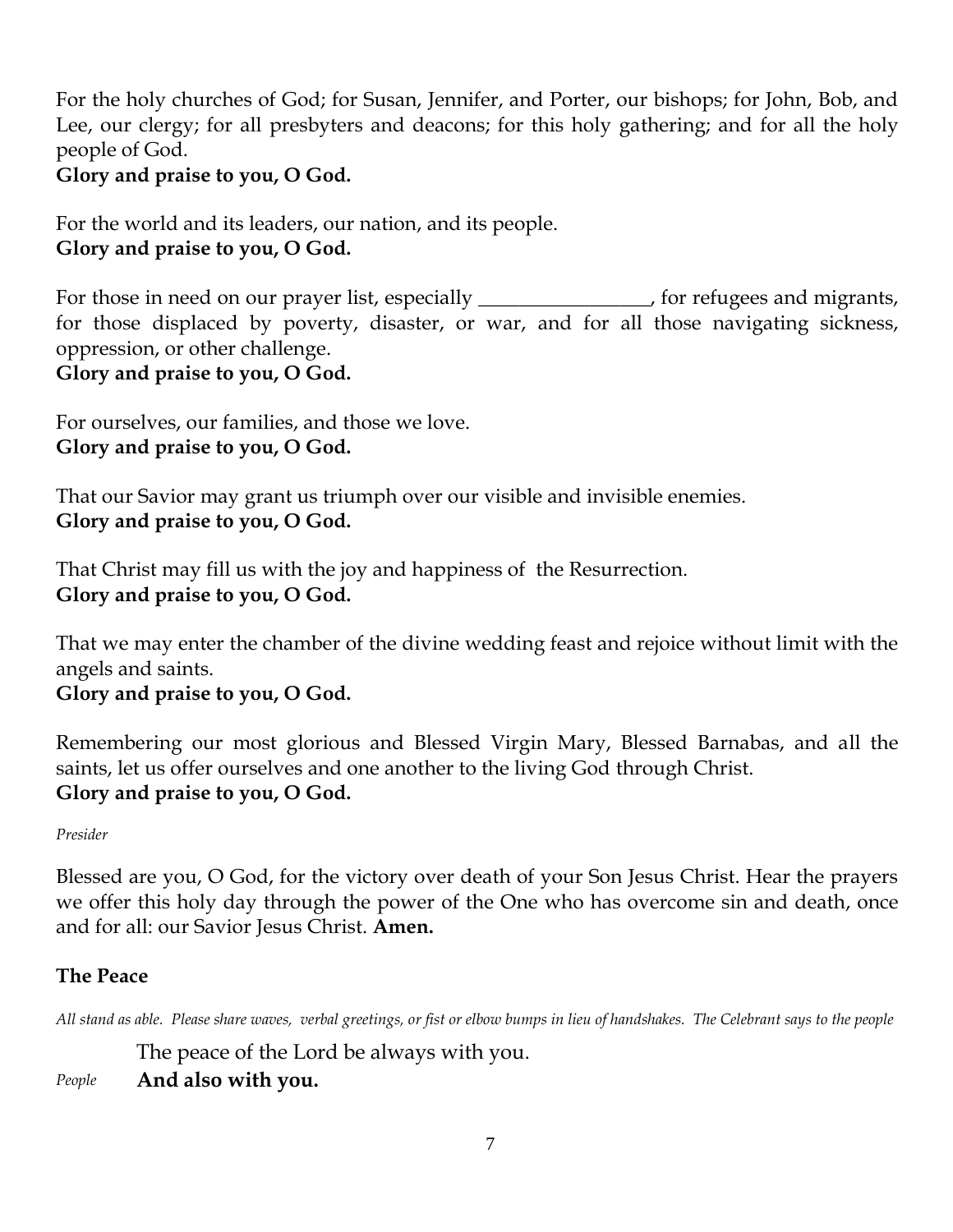## **Welcome and Announcements**

# Sacred Ground Moment

## A Blessing:

For Gifts Shared With Deacon Noel as He Approaches His Priestly Ordination, for the Glory of God and the Benefit of the Church of San Juan Bautista, Palma Soriano, Cuba

#### *Antiphon*

Solomon beautified the sanctuary, and multiplied the vessels of the temple.

## V. Oh, the majesty and magnificence of God's presence!

## R. **Oh, the power and the splendor of God's sanctuary!**

Let us pray.

O God, whose blessed Son has sanctified and transfigured the use of material things: Receive these gifts this which we offer, and grant that they may proclaim your love, benefit your Church, and minister grace and joy to those who use them; through Jesus Christ our Lord. **Amen.**

The Prayers for Birthdays & Anniversaries

*All those with Birthdays and Anniversaries this week are invited to be recognized.*

**Watch over your** *children***, O Lord, as** *their* **days increase; bless and guide** *them* **wherever they may be. Strengthen** *them* **when they stand; comfort** *them* **when discouraged or sorrowful; raise** *them* **up if** *they* **fall; and in** *their* **hearts may thy peace which passeth understanding abide all the days in** *their lives***; through Jesus Christ our Lord. Amen.**

**O God, you have so consecrated the covenant of marriage that in it is represented the spiritual unity between Christ and his Church: Send therefore your blessing upon these your servants, that they may so love, honor, and cherish each other in faithfulness and patience, in wisdom and true godliness, that their home may be a haven of blessing and peace; through Jesus Christ our Lord, who lives and reigns with you and the Holy Spirit, one God, now and for ever. Amen.**

# **Liturgy of the Table**

*Celebrant*

Let us with gladness present the offerings and oblations of our life and labor to the Lord.

Offertory Anthem *Shall We Gather at the River* R. Lowry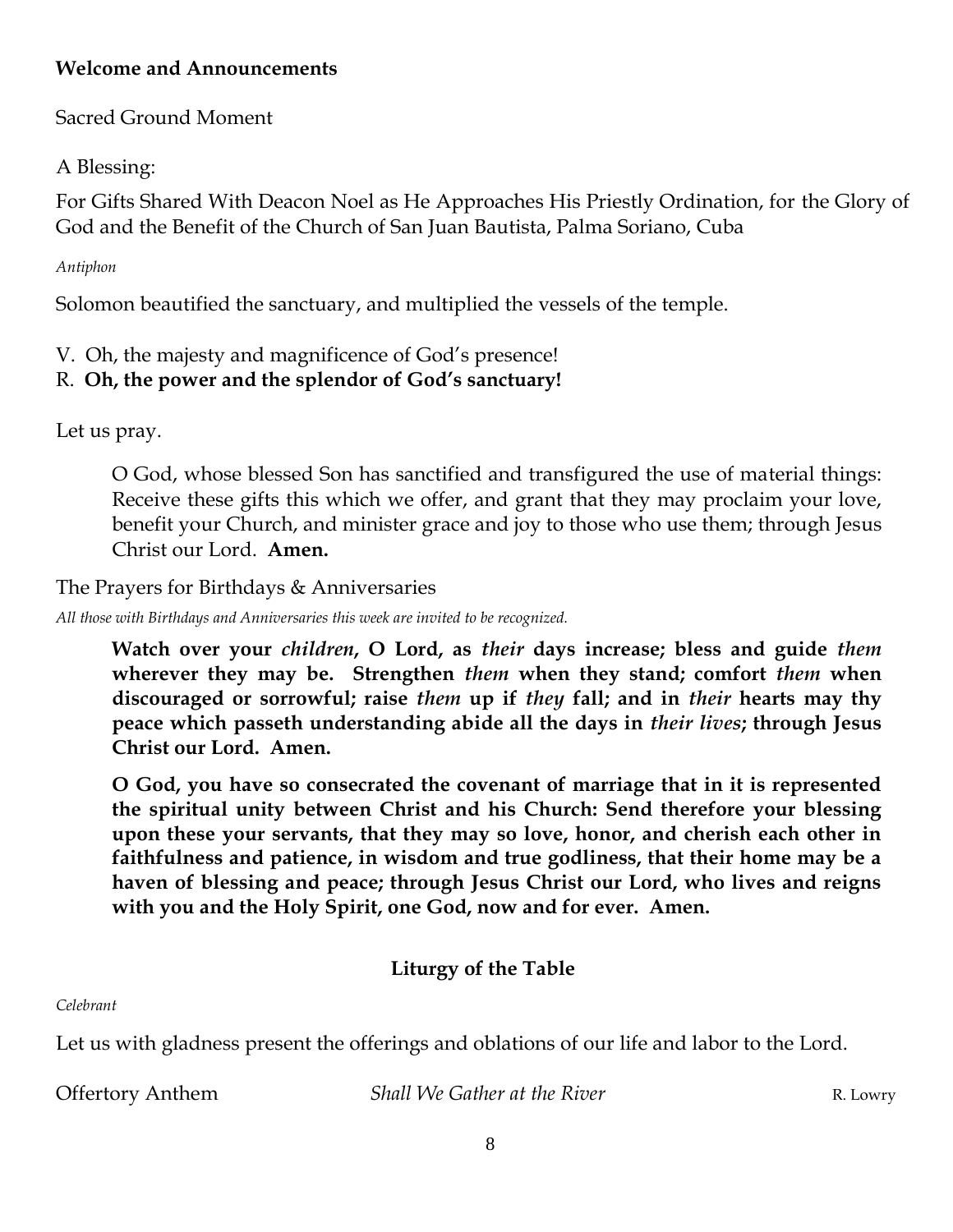## Hymn 193, v. 5 *Puer Nobis*

## **All praise, O risen Lord, we give to thee, who, dead, again dost live; to God the Father equal praise, and God the Holy Ghost, we raise.**

#### **The Great Thanksgiving**

#### Eucharistic Prayer 2 *Enriching Our Worship*

*The people remain standing. The Celebrant, whether bishop or priest, faces them and sings or says*

|           | The Lord be with you.                      |
|-----------|--------------------------------------------|
| People    | And also with you.                         |
| Celebrant | Lift up your hearts.                       |
| People    | We lift them to the Lord.                  |
| Celebrant | Let us give thanks to the Lord our God.    |
| People    | It is right to give our thanks and praise. |

*Celebrant*

We praise you and we bless you, holy and gracious God, source of life abundant. From before time you made ready the creation. Your Spirit moved over the deep and brought all things into being: sun, moon, and stars; earth, winds, and waters; and every living thing. You made us in your image, and taught us to walk in your ways. But we rebelled against you, and wandered far away; and yet, as a mother cares for her children, you would not forget us. Time and again you called us to live in the fullness of your love.

And so this day we join with Saints and Angels in the chorus of praise that rings through eternity, lifting our voices to magnify you as we sing: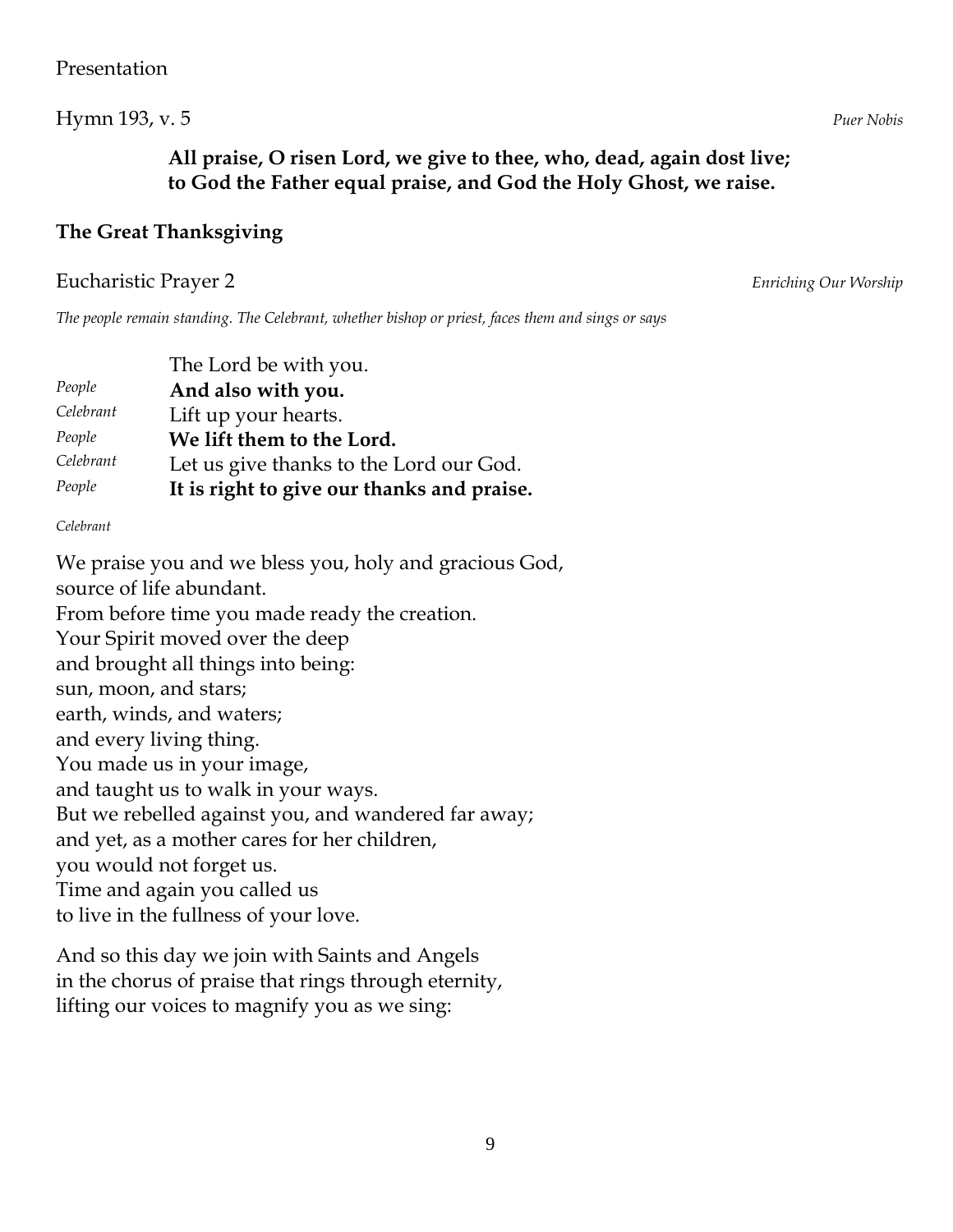

*Then the Celebrant continues*

Glory and honor and praise to you, holy and living God. To deliver us from the power of sin and death and to reveal the riches of your grace, you looked with favor upon Mary, your willing servant, that she might conceive and bear a son, Jesus the holy child of God. Living among us, Jesus loved us. He broke bread with outcasts and sinners, healed the sick, and proclaimed good news to the poor. He yearned to draw all the world to himself yet we were heedless of his call to walk in love. Then, the time came for him to complete upon the cross the sacrifice of his life, and to be glorified by you.

*At the following words concerning the bread, the Celebrant is to hold it, or lay a hand upon it; and at the words concerning the cup, to hold or place a hand upon the cup and any other vessel containing the wine to be consecrated.*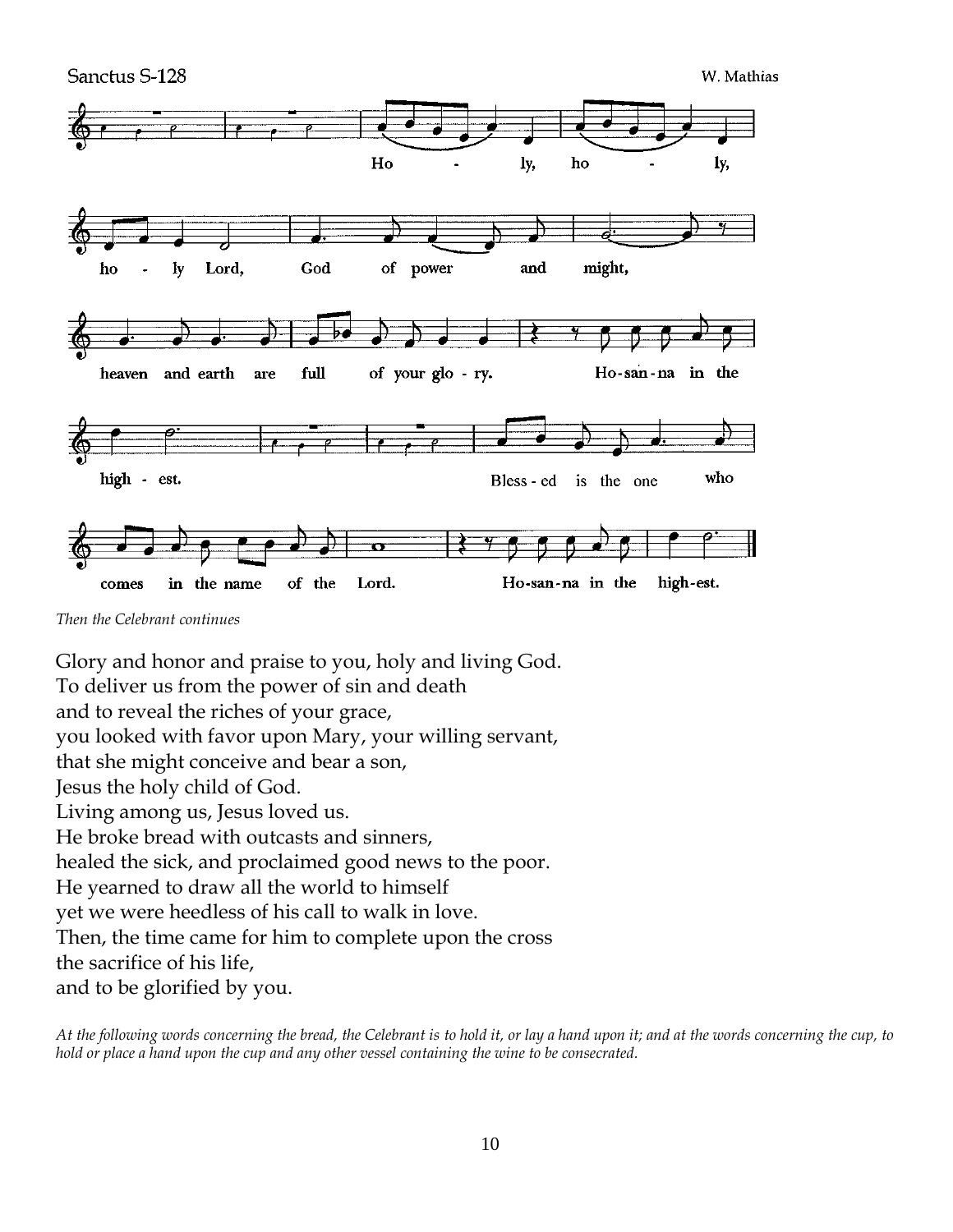On the night before he died for us, Jesus was at table with his friends. He took bread, gave thanks to you, broke it, and gave it to them, and said: Take, eat: This is my Body, which is given for you. Do this for the remembrance of me.

As supper was ending, Jesus took the cup of wine. Again, he gave thanks to you, gave it to them, and said: Drink this, all of you: This is my Blood of the new Covenant, which is poured out for you and for all for the forgiveness of sins. Whenever you drink it, do this for the remembrance of me.

Now gathered at your table, O God of all creation, and remembering Christ, crucified and risen, who was and is and is to come, we offer to you our gifts of bread and wine, and ourselves, a living sacrifice.

Pour out your Spirit upon these gifts that they may be the Body and Blood of Christ. Breathe your Spirit over the whole earth and make us your new creation, the Body of Christ given for the world you have made.

In the fullness of time bring us, with the most glorious and Blessed Virgin Mary, Blessed Barnabas, and all your saints from every tribe and language and people and nation, to feast at the banquet prepared from the foundation of the world.

Through Christ and with Christ and in Christ, in the unity of the Holy Spirit, to you be honor, glory, and praise, for ever and ever. **AMEN.**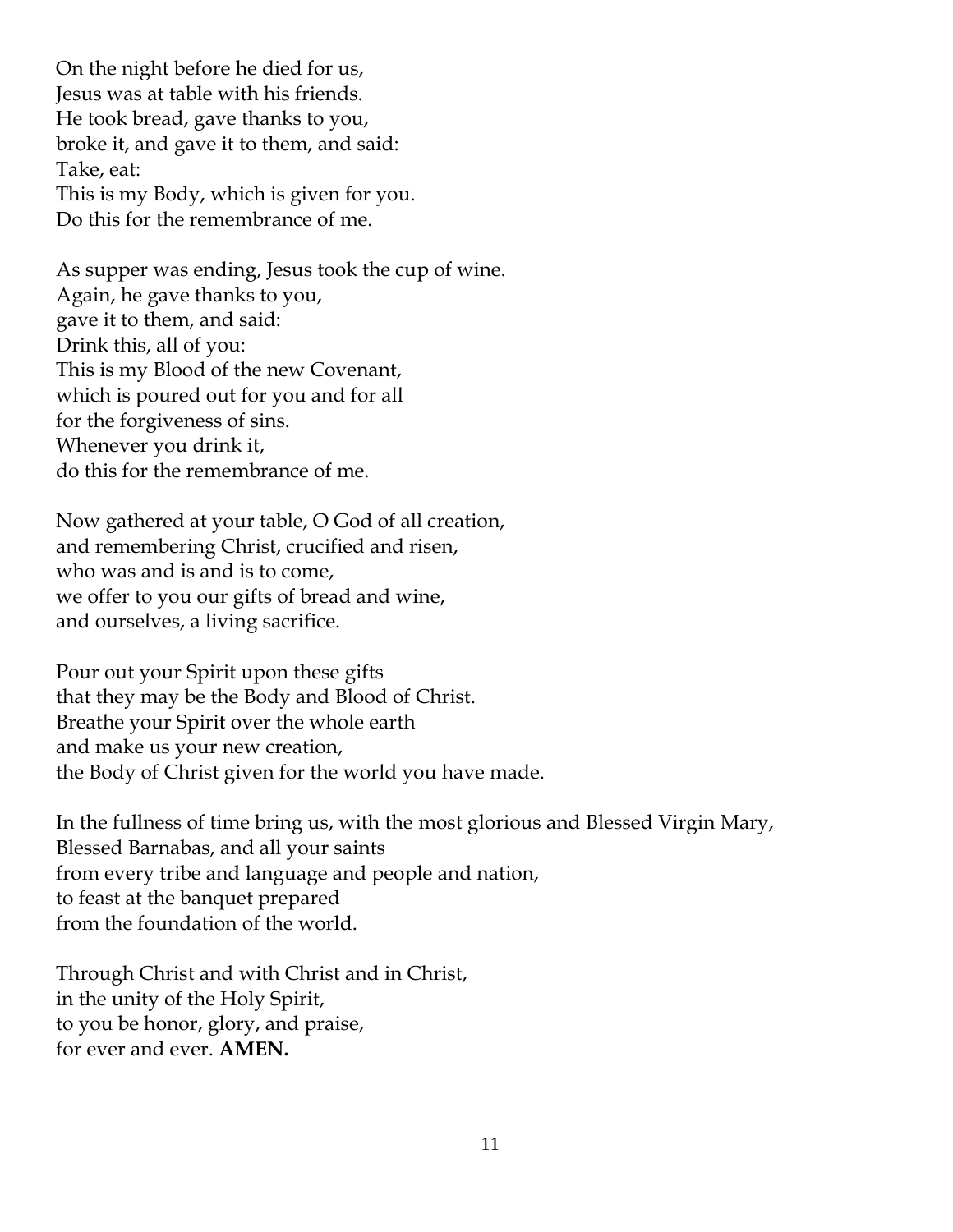And now, as our Savior Christ has taught us, we are bold to sing,



*Reprinted by kind permission of the Composer, exclusively for St. Barnabas' Episcopal Church January 2010*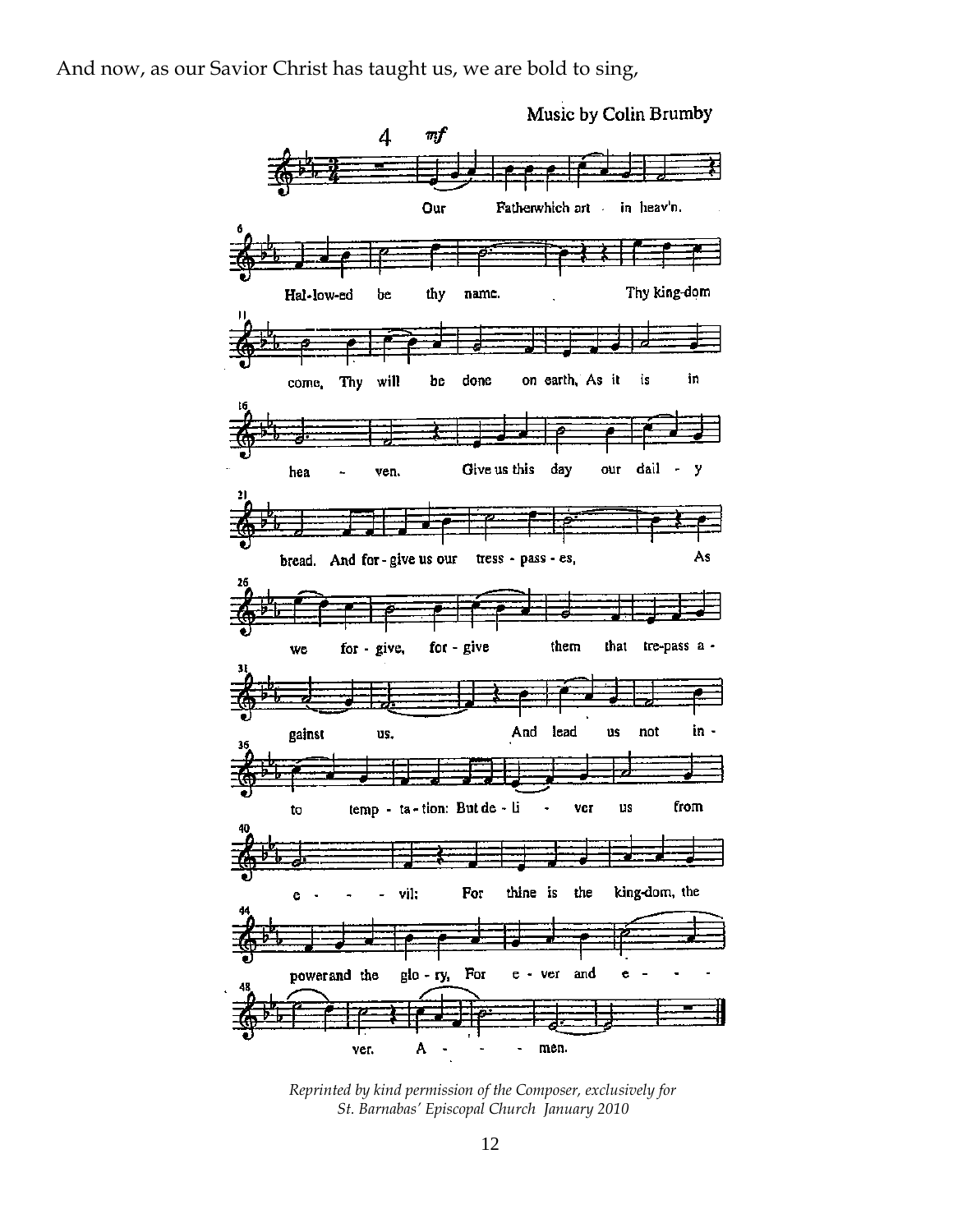#### **The Breaking of the Bread**

#### Fraction Anthem S-154 **D.** Hurd



*Facing the people, the Celebrant says the following Invitation*

#### The Gifts of God for the People of God.

*and may add* Take them in remembrance that Christ died for you, and feed on him in your hearts by faith, with thanksgiving.

*For those worshipping virtually, you may wish to use the following prayer for Spiritual Communion from the National Cathedral. It is an adaptation of a prayer originally composed by St. Alphonsus de Liguori, 1696-1787.* 

**My Jesus, I believe that you are truly present in the Blessed Sacrament of the Altar. I love you above all things, and long for you in my soul. Since I cannot receive you in the Sacrament of your Body and Blood, come spiritually into my heart. Cleanse and strengthen me with your grace, Lord Jesus, and let me never be separated from you. May I live in you, and you in me, in this life and in the life to come. Amen.**

| Hymn 500 Creator Spirit, by whose aid           | Surrey  |
|-------------------------------------------------|---------|
| Hymn 492 I want to walk as a child of the light | Houston |

*After Communion, the Celebrant says*

Let us pray.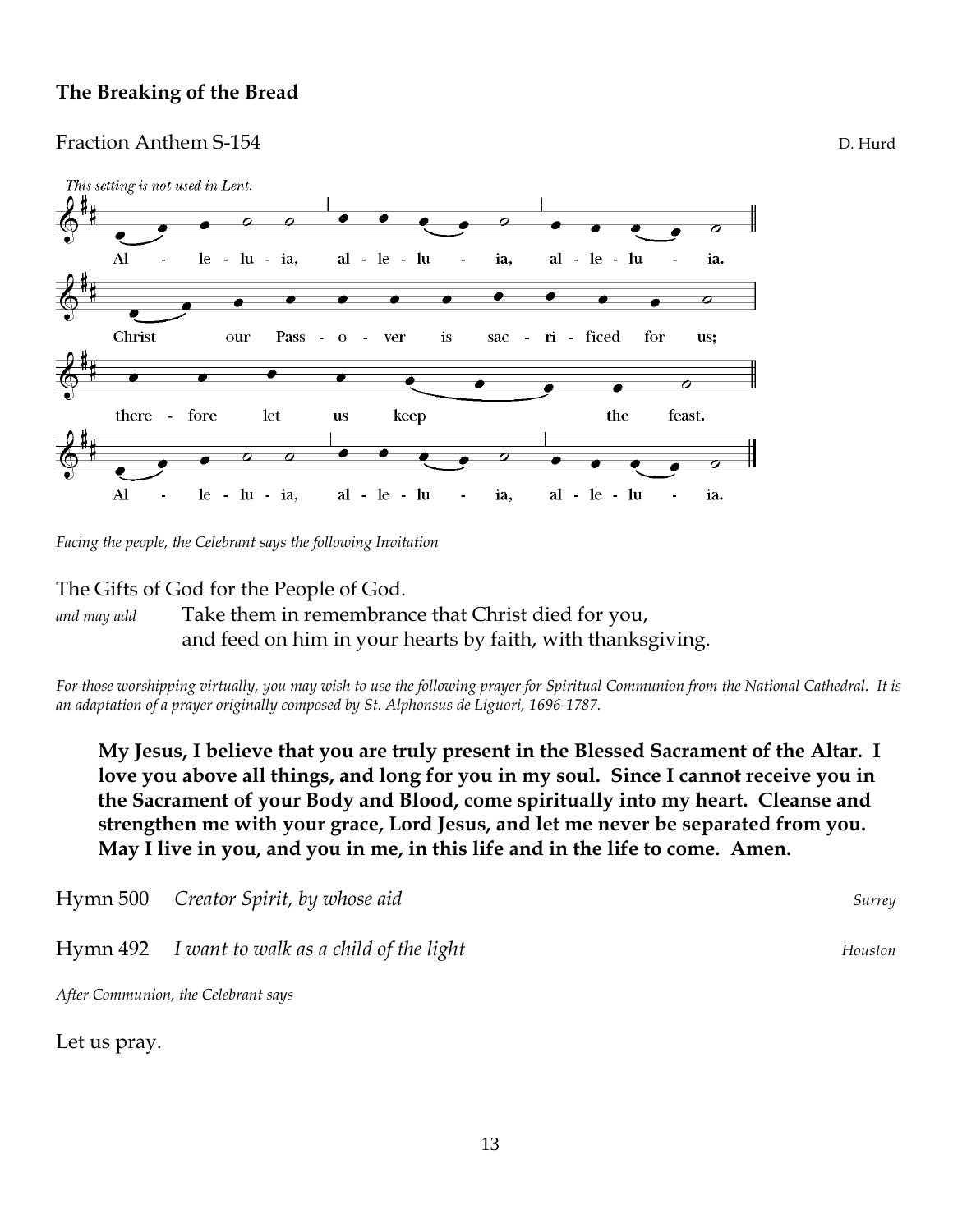#### *Celebrant and People*

**God of abundance, you have fed us with the bread of life and cup of salvation; you have united us with Christ and one another; and you have made us one with all your people in heaven and on earth. Now send us forth in the power of your Spirit, that we may proclaim your redeeming love to the world and continue for ever in the risen life of Christ our Savior. Amen.** 

The Blessing

Hymn 405 vss. 1-3 *All things bright and beautiful Royal Oak The Deacon, or the Celebrant, may dismiss the people with these words* Alleluia. Alleluia. Let us go forth into the world, rejoicing in the power of the Spirit. *People* **Thanks be to God. Alleluia. Alleluia.**

Postlude *Now Thank We All Our God* S. Karg-Elert

*Weather and other conditions permitting, coffee will be available in the Peace Patio after the 10:15 a.m. service.*

\_\_\_\_\_\_\_\_\_\_\_\_\_\_\_\_\_\_\_\_\_\_\_\_\_\_\_\_\_\_\_\_\_\_\_\_\_\_\_\_\_\_\_\_\_\_\_\_\_\_\_\_\_\_\_\_\_\_\_\_\_\_\_\_\_\_\_\_\_\_\_\_\_\_\_\_\_\_\_\_\_\_\_\_

The flowers are given to the glory of God.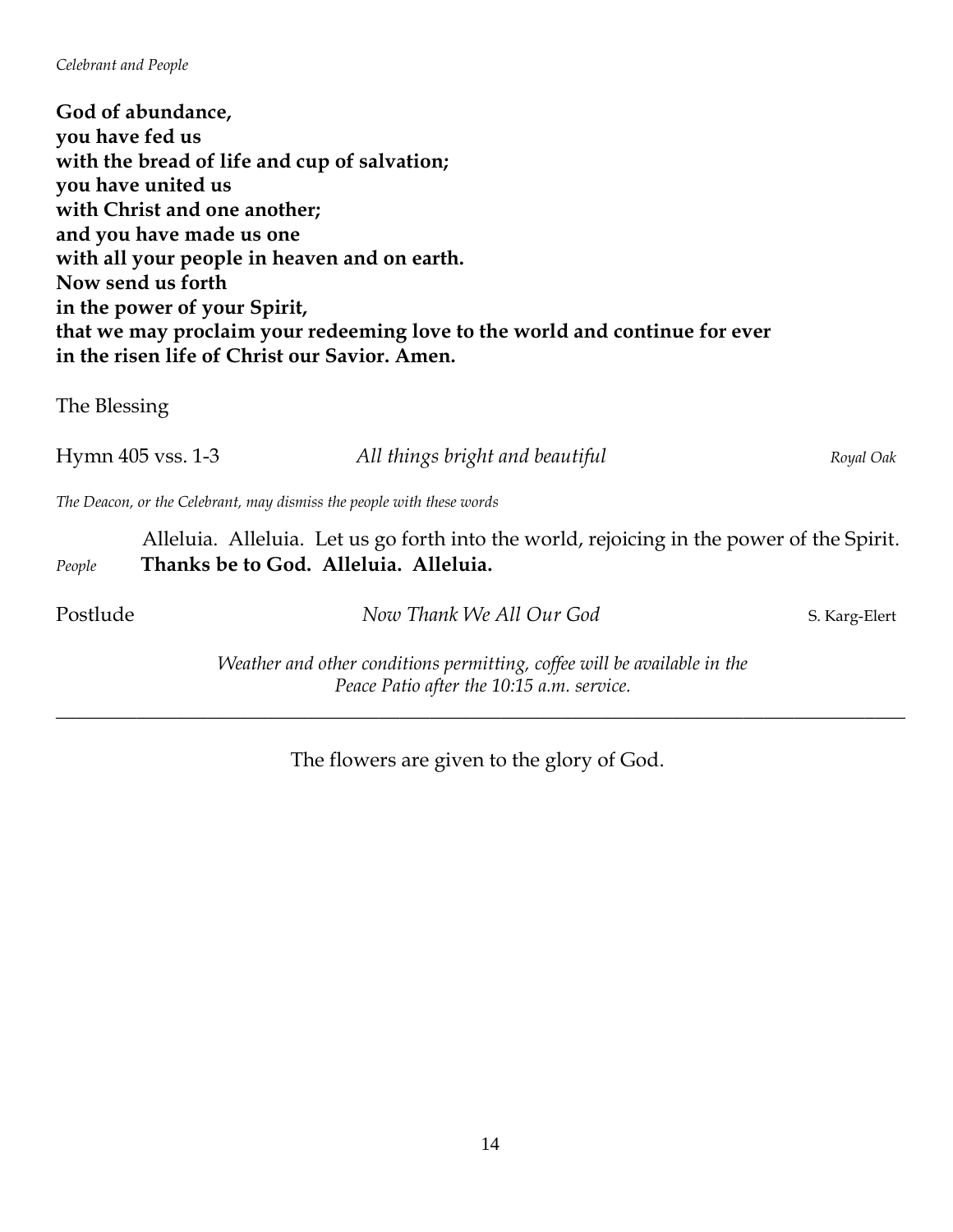#### **In Our Prayers**

| For our Clergy:   |                                                             |  |  |
|-------------------|-------------------------------------------------------------|--|--|
| Presiding Bishop: | The Most Rev. Michael Bruce Curry                           |  |  |
| Bishops:          | The Rt. Rev. Susan Ellyn Goff                               |  |  |
|                   | The Rt. Rev. Jennifer Brooke-Davidson                       |  |  |
|                   | The Rt. Rev. Porter Taylor, Assisting Bishop                |  |  |
|                   | The Rt. Rev. Ted Gulick, Visiting Bishop                    |  |  |
|                   | The Rt. Rev. David Colin Jones, Visiting Bishop             |  |  |
| Rector:           | The Rev. John Bolin Shellito                                |  |  |
|                   | For our Vestry, Wardens, and Staff                          |  |  |
|                   | For Deacon Noel and our sister parish, San Juan Bautista in |  |  |
|                   | Palma Soriano, Cuba                                         |  |  |

In the Anglican and Diocesan Cycles of Prayer:

For the Church of the Province of South East Asia; for Christ-Lucketts, Leesburg; St. John's, McLean; and St. Peter's, Arlington.

For the special needs and concerns of this congregation (as of May 18, 2022):

| Jonathan Barber   | Lee Gibbs          | Helen Mosher         | David Steidel  |
|-------------------|--------------------|----------------------|----------------|
| Bernard Blair     | James Harris       | <b>Beth Phillips</b> | Karen Steidel  |
| Emma Blevins      | Roger Hefferan     | Anne Radway          | Mareea Wilson  |
| Jean Anne Braddon | Sharon Jones       | Grace Rampersaud     | Dana Wiseman   |
| Charles Camp      | Alusine Kanu       | Norma Ricketts       | Ann Woodle     |
| Cricket Camp      | Carolyn Lilienthal | Barbara Rigden       | Addison Yeaman |
| Margot Donnelly   | Joy Lyles          | Mary Riggs           |                |
| Rotha Frye        | Tom Lyles          | Ann Sayles           |                |
| Preston George    | Cindy McLaughlin   | Frank Spink          |                |

#### And for:

**Toni, Nicole, Josh, Bob** (Cricket & Charles Camp); **Michelle, Marlena, Michael** (Ellen Riddle); **David**  (George Sinclair); **Wayne, Rachel, Doug & Willie** (Grace Robbins); **Wayne** (Helen Mosher); **Brian** (Janet George); **Clarke** (Janice Carroll); **Rhonda & Brad** (John Bolin Shellito); **Norma** (Librada Estrada); **Martina, Jacob** (Marcel Lisi); **Josefina**, **Linda, Alicia, Sylvia** (Maria Bottlick); **Mary** (Maria & Bob Macfarlane); **Floyd, Susan** (Mary Riggs); **Louis** (Molly Newling); **Sophia, Charles** (Norma Ricketts); **Audrey, Kathy, Bill, the Family of Mary Jones, Jackie, Roselyn, Kimberlyn & Kori** (Sharon Jones); **Cora** (Sheena Friend); **Audrey**, **Alan**, **Jacquie, Joyce** (Shirley Newman); **Edward, Doug, Edward, Tamela, Brianna & Family** (Theresa Merchant); **Caroline** (Tom Lyles); **Mary, Renata** (Ann Sayles); **Bill**, **Garth**, **Kathy, Mary, Robert** (Anne Radway & Jonathan Barber); **Amy, Courtney** (Barbara & Jack Miller); **John, Sandy, Nan, Janet & Family** (Beth Harper); **Joan, Molly, Darlene, Megan, Michael, Monica**  (Cindy McLaughlin); **Mark**, **Irene**, **Robert**, **Barbara** (Connie & Pete Badger); **Michelle**; **Patsy**; and **all first responders, healthcare workers, and essential workers**.

And for those enrolled in institutions of higher learning: **Matthew** Dugger; **Paulina** Kanu; **Garrett** Patterson; **Genevieve** Phillips; **Lizzie** Robbins; **Kyle** Hitchman (Marcel Lisi).

And for those deployed: **Matthew** T. Robinson, USN (Gertrude Jones and Grace Jones Robbins); **Christopher** Workman, ARNG (Theresa & Doug Merchant).

And for the faithful departed: **Amy** Barr (Cindy McLaughlin); **Mary** Jones (Sharon Jones).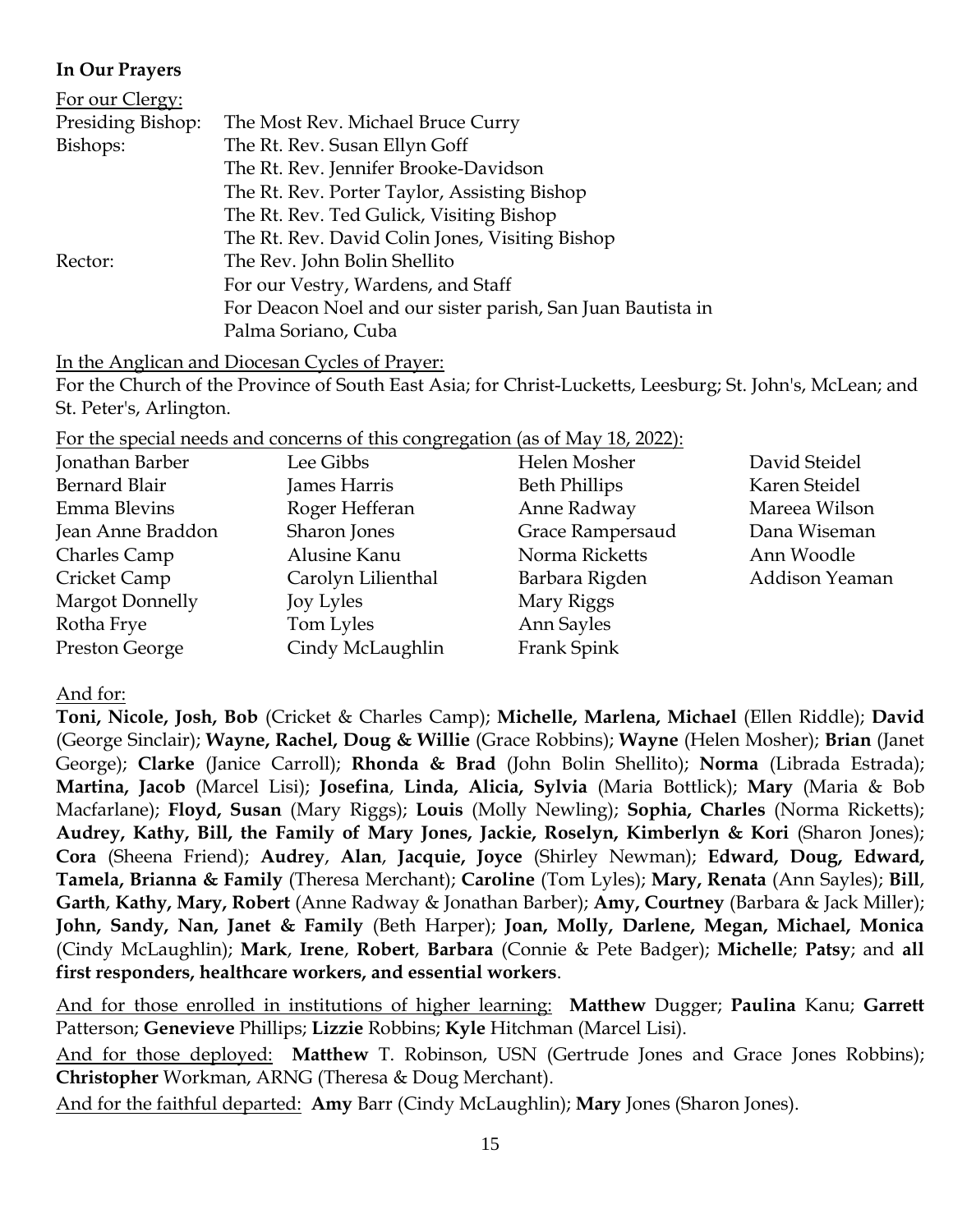#### **ANNOUNCEMENTS**

There are opportunities to sponsor the **Sunday Altar Flowers.** Your dedications are a great way to remember someone who has died, celebrate a special event, or offer your particular praise to God. Please sign the Altar Flower chart found in the narthex and fill out an Altar Flower dedication form, found on the shelf in the hallway. You also can contact the Parish Office or give online. (For online dedications, please contact the Parish Office to confirm your dedication.)

**Memorial Day Weekend** Our 10:15 a.m. service on Sunday, May 29<sup>th</sup> will be outdoors, weather permitting. The 8:00 a.m. service will still be indoors that day. Due to the holiday weekend there is no Sunday School, Adult Forum, or Children's Choir.

**Music Survey** Please fill out the music survey that is available today and place it in the offering plate or give it to John+ or David. The survey will let David Palmer and our other musicians know which songs and music activities you prefer. Your top 5 hymns will be announced in June!

**FACETS Ministry** There is nothing better than feeding Chicken à la King to the homeless here in Fairfax County. It is a privilege to serve such a grateful crowd! In May, St. Barnabas' FACETS ministry delivered 100 meals at three locations. We plan to do the same thing in June. If you would like to see us in action, and possibly consider joining this vital ministry in the future, please contact us, or show up at the church at 4 p.m. on Sunday, June 5.  $\sim$  Jack Miller, Molly Newling, and Behn Ayala

#### **Zoom Information Session 7 PM This Tuesday May 24th for** *Sacred Ground*

The St. Barnabas' *Sacred Ground* circle this summer will take place over eleven sessions beginning June 14 and ending August 23, 2022 (**note the date change from some prior communications**). Meetings are Tuesday Evenings from 7:00 – 8:30 p.m. via Zoom. The facilitators are Beth Harper and Dawn Schaefer.

Please see your weekly email announcements for the link to the Zoom meeting. Contact the Parish Office, Beth, or Dawn for more information.

**David Palmer** will be playing keyboard as part of a large ensemble, *Infusion*, when they perform at the State Theatre in Falls Church at 7:00 PM on Saturday, June 4. *Infusion* plays South Asian fusion music, which melds melodies, rhythms, and vocal stylings from Bangladesh, Pakistan, and India with Western pop and rock music. Tickets are \$15, and COVID protocols are observed. Please see [www.thestatetheatre.com](http://www.thestatetheatre.com/) for complete details and to purchase tickets. The Theatre is located at 220 N. Washington St., Falls Church.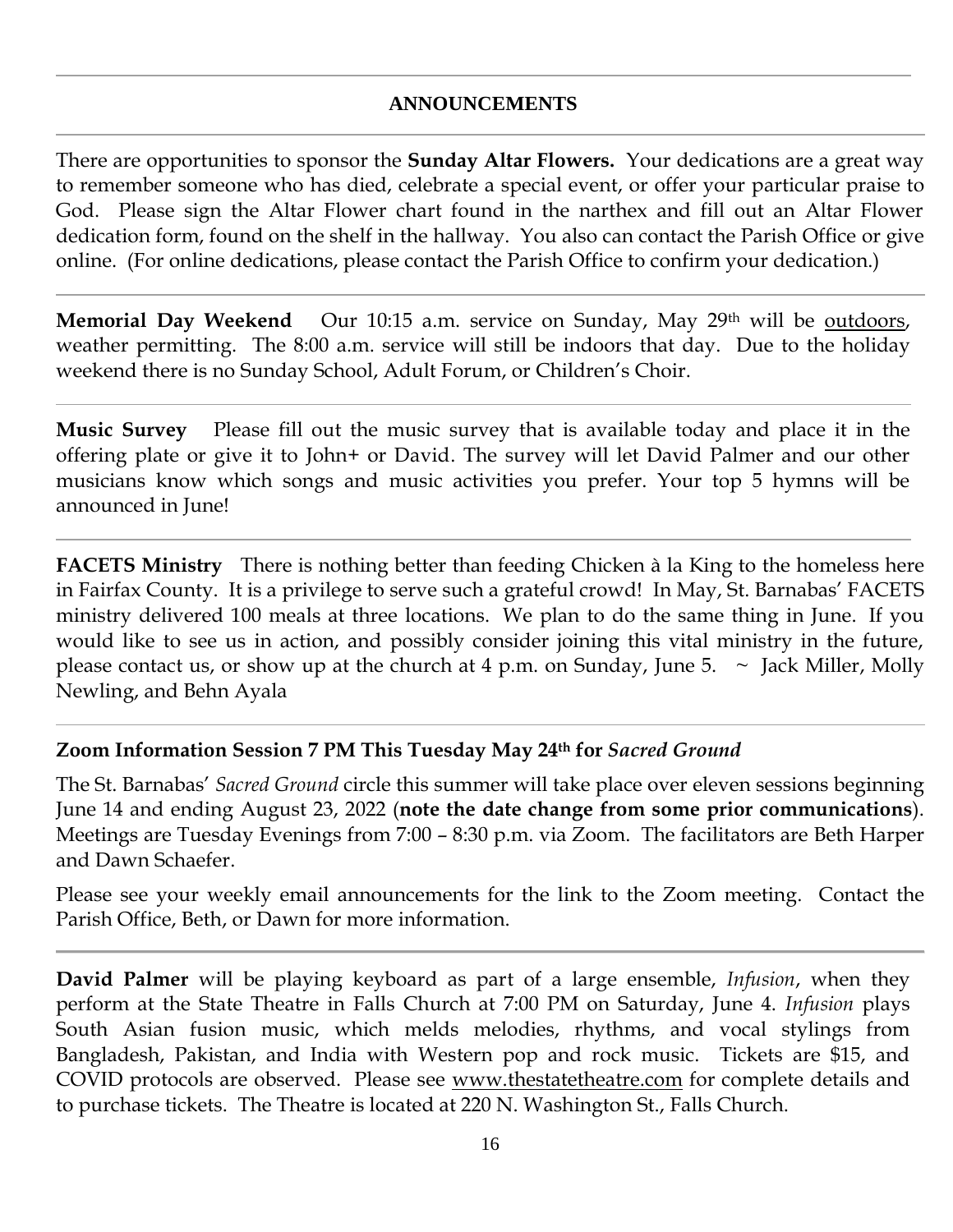The **Altar Flowers** this Sunday will go to Cricket Camp. Please sign the card, and feel free to add a personal message.

**Kathleen Stark's two paintings,** *The Dragon's Garden* **and** *Grandma's Cottage* are now on view at the art show at Church of the Good Shepherd, [9350 Braddock Road, Burke, VA 22015.](https://www.bing.com/local?lid=YN885x15342361&id=YN885x15342361&q=The+Church+of+the+Good+Shepherd&name=The+Church+of+the+Good+Shepherd&cp=38.8145637512207%7e-77.26847076416016&ppois=38.8145637512207_-77.26847076416016_The+Church+of+the+Good+Shepherd) Please call the church for times of showing: [\(703\) 323-5400.](mailto:(703)%20323-5400) For questions please contact Kathleen or the Parish Office.

**Annandale Christian Community for Action** The ACCA Family Emergency Committee provided rental assistance for fifteen households in April and distributed \$112,000 in Federal Emergency Rental Assistance funds. ACCA assisted a single mother with children aged 11 and 13 years old with two months' rent; she owed four months back rent because she had been terminated from her job in November 2021. ACCA also assisted a senior couple with Federal Emergency Rental Assistance funds who were behind over \$31,000 in back rent because of significantly reduced income during the pandemic.

For more information or to volunteer for an ACCA program, please contact Ken or Camille Mittelholtz or the Parish Office.

**Parish Workday** Thanks to the Bolin Shellito family, Robin Erskine, Eileen Parlow, Larry Stark, and Ken & Camille Mittelholtz for volunteering at the Parish Workday on May 14. We did much to clean up the grounds, including trimming plants around the Peace Patio, cleaning up the Memorial Garden, weeding a garden next to the side parking lot, and trimming bushes on the front berm.

#### **Weekly Announcements on Wednesday Next Week – Deadline Tuesday**

The weekly announcements next week will be sent on Wednesday, rather than Thursday. Please submit your announcements by 12 noon on Tuesday, May 24<sup>th</sup>. The normal Wednesday 12 noon deadline/Thursday email will resume on June 1st .

**Free COVID Tests Available** In partnership with the US Postal Service, the federal government is making free Covid tests available-- up to four can be ordered per mailing address, at the following link: <https://www.covidtests.gov/>

**Support for Ukraine** We invite you to support Episcopal Relief & Development (ERD) humanitarian aid response to the crisis in Ukraine. By donating to the Ukraine Crisis Response Fund, you will help meet critical needs for people fleeing the violence, including food, cash, blankets, and hygiene supplies. To donate through ERD, please visit **episcopalrelief.org/ukraine-crisis**.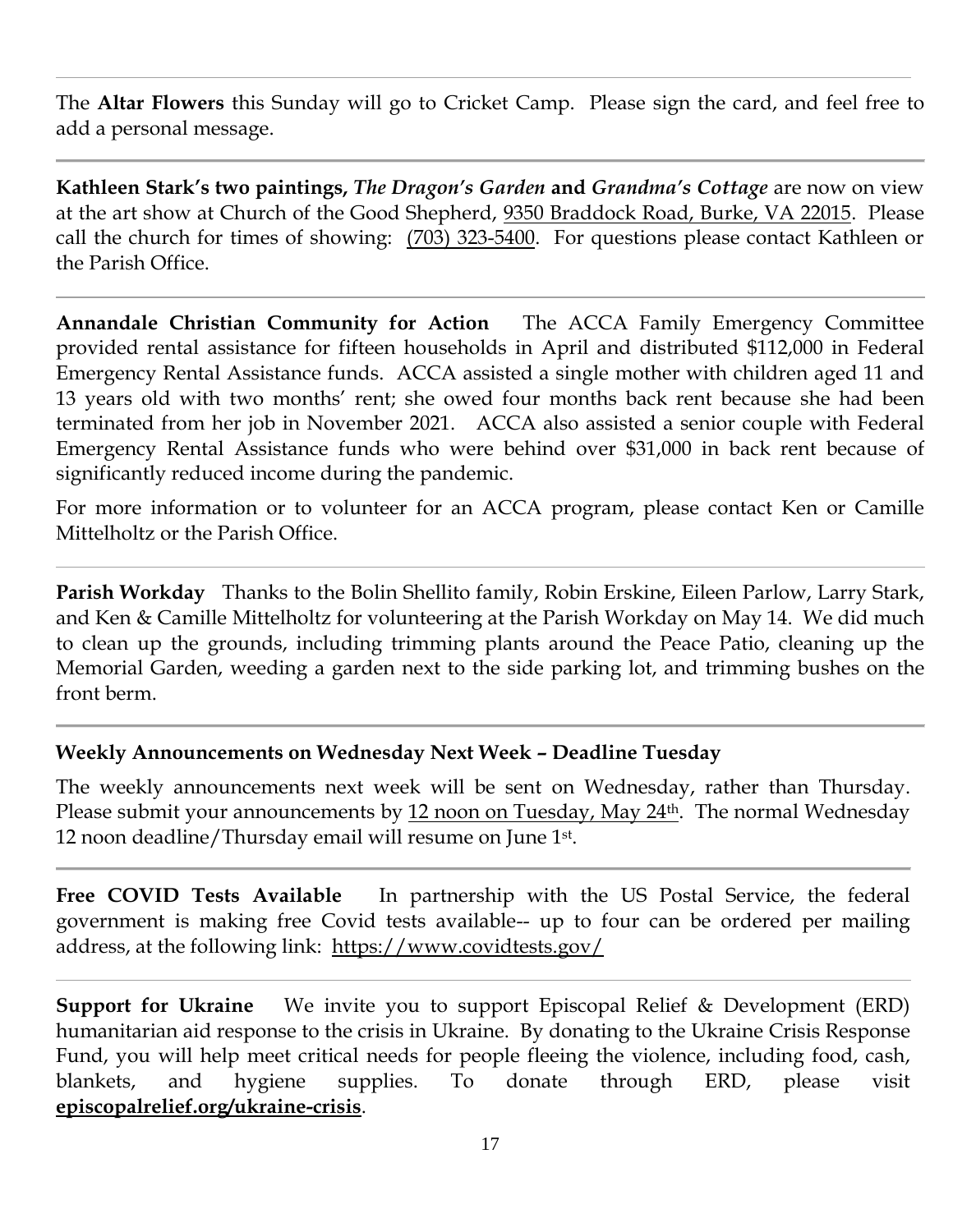# **Bishop Nominees Meet & Greet Sessions Through Tuesday**

You are invited to a number of "Meet & Greet" sessions with the four nominees for 14<sup>th</sup> Bishop of Virginia, either in person or virtually. Different topics will be explored at each session (based on questions which have been submitted over recent weeks), so you are invited to participate in as many sessions as you like. Some sessions will be recorded and posted in advance of the Electing Convention, which is scheduled on Saturday, June 4, beginning at 10:00 a.m. Masks will be required for everyone attending in person.

Remaining Meet & Greet Sessions:

Sunday, May 22 – Christ Church, Winchester (4-6 PM) Monday, May 23 – St. Paul's Memorial, Charlottesville (7-9 PM) Tuesday, May 24 – Trinity, Fredericksburg (7-9 PM)

Complete details, including links for each livestreamed session, can be found on the Diocesan website, or by contacting the Parish Office (stbarnabaschurch@outlook.com or 703-941-2922).

## **Office Hours**

- The Parish Office is open Monday through Thursday from 9:00 AM-4:00 PM. Our Parish Administrator works remotely on Fridays. Please call or email the office to schedule any inperson meetings: 703-941-2922 or [stbarnabaschurch@outlook.com.](mailto:stbarnabaschurch@outlook.com)
- David Palmer, Music Minister: 703-941-2922 ext. 18, or [stbarnabasmusic@outlook.com.](mailto:stbarnabasmusic@outlook.com) David is in the office on Wednesdays starting at 10:00 a.m. Please arrange in advance any in-person meeting.
- The Rev. John Bolin Shellito, Rector: 703-941-2922 ext. 15, or [stbarnabasrector@outlook.com.](mailto:stbarnabasrector@outlook.com) Please note: Tuesdays typically are dedicated to sermon preparation offsite, and Fridays are usually his day off. Please call or email ahead if you would like to schedule time for individual discussion or prayer together.

**Emergency Pastoral Care** For after-hours emergency pastoral concerns, please contact the Rev. John Bolin Shellito at 571-402-2218.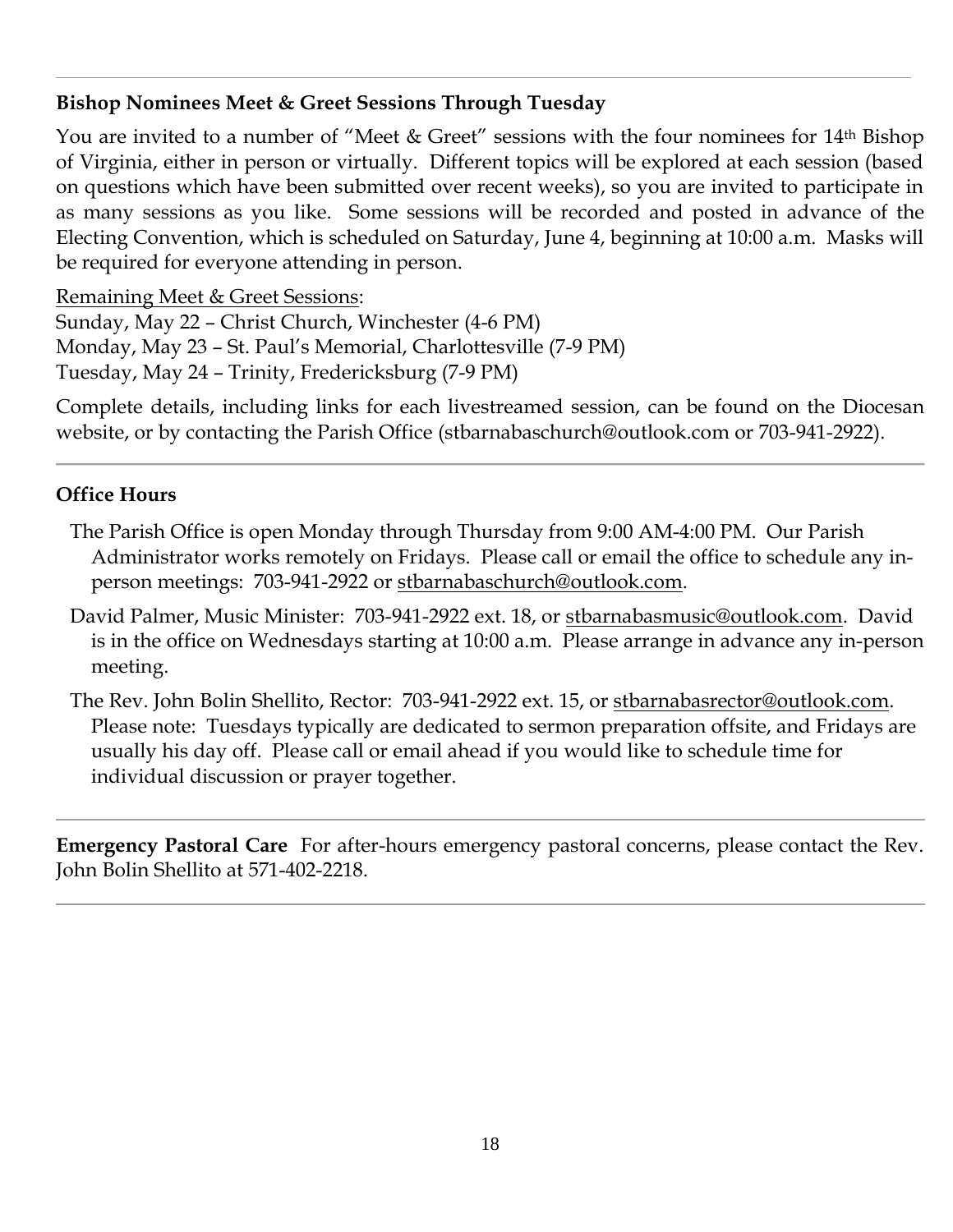

St. Barnabas' Church is grateful for your gracious presence and for your generous participation in our common life. Christ is Risen and recognized among us wherever two or three are gathered in Jesus' Name.